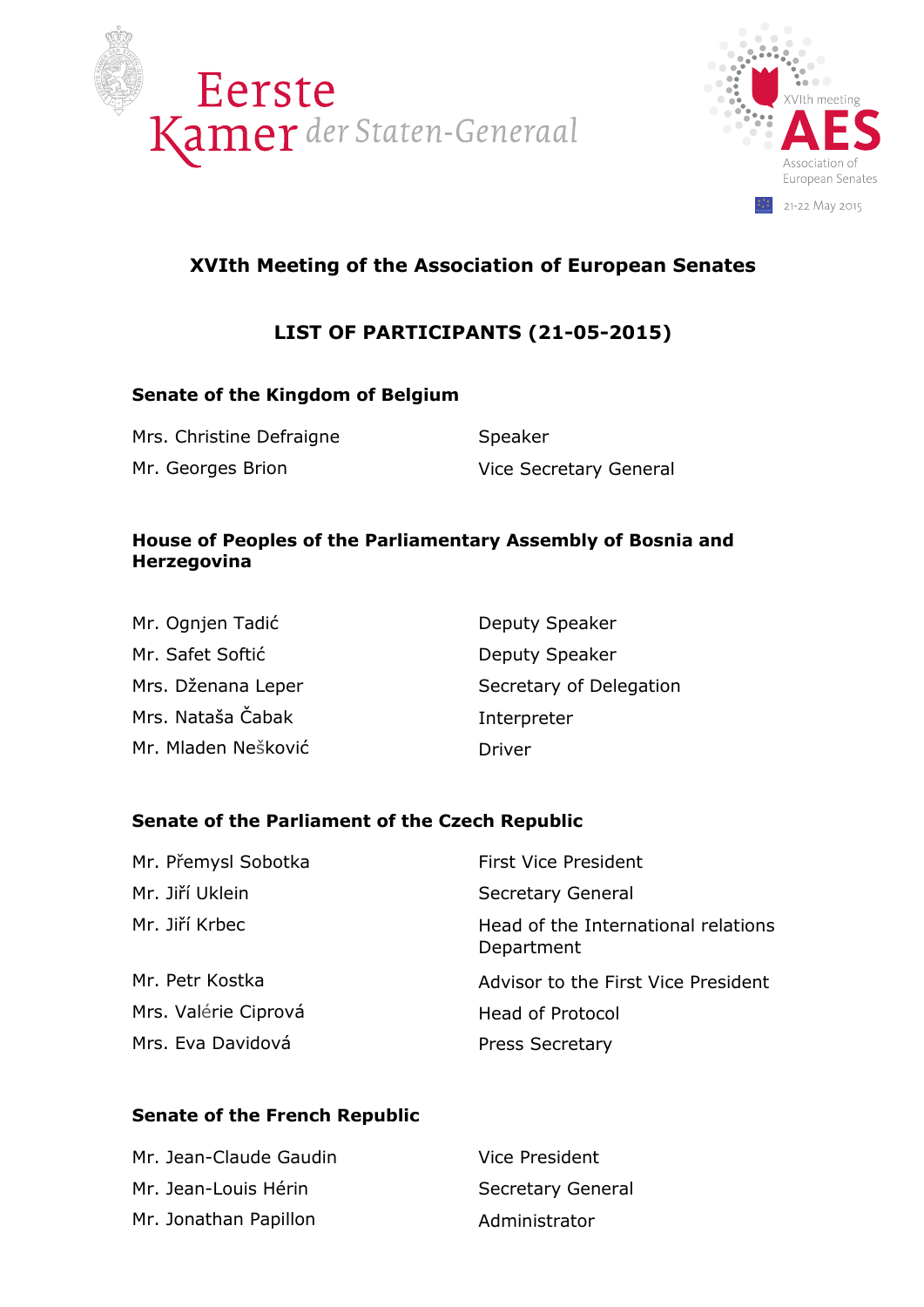

### **Federal Council of the Federal Republic of Germany**

Mr. Volker Bouffier **President** Dr. Ute Rettler Secretary General Mr. Michael Welter **Personal Advisor** Mr. Christopher Yianni **Interpreter** Mrs. Helle Fordyce **Interpreter** 

Dr. Sandra Michel Senior Advisor Parliamentary Affairs

### **Senate of the Italian Republic**

| Mr. Pietro Grasso            | President                                                   |
|------------------------------|-------------------------------------------------------------|
| Mr. Federico Silvio Toniato  | Deputy Secretary General                                    |
| Mr. Rosario Aitala           | <b>Advisor for International Affairs</b>                    |
| Mrs. Beatrice Gianani        | Permanent Representative of the<br>Italian Senate to the EU |
| Mrs. Alessio Pasquini        | Spokesperson                                                |
| Mrs. Lorella Di Giambattista | <b>Protocol Officer</b>                                     |
| Mrs. Valentina De Angelis    | <b>Protocol Officer</b>                                     |
| Mr. Claudio Olmeda           | Interpreter                                                 |
| Mrs. Maria Grazia Grossi     | Interpreter                                                 |
| Mr. Carmine Picariello       | Photographer                                                |

### **Senate of the Kingdom of the Netherlands**

| Mrs. Ankie Broekers-Knol | President                     |
|--------------------------|-------------------------------|
| Mr. Geert Jan Hamilton   | Secretary General             |
| Mr. René Prins           | Head of Operations Department |
| Ms. Myrna Prenger        | AES 2015 Project Secretary    |
| Mr. Floris Wolf          | Foreign Affairs Advisor       |
| Mr. Gert Riphagen        | Press Officer                 |
| Ms. Leonoor Russell      | Speechwriter                  |
| Mr. Frank Kuyper         | <b>Protocol Officer</b>       |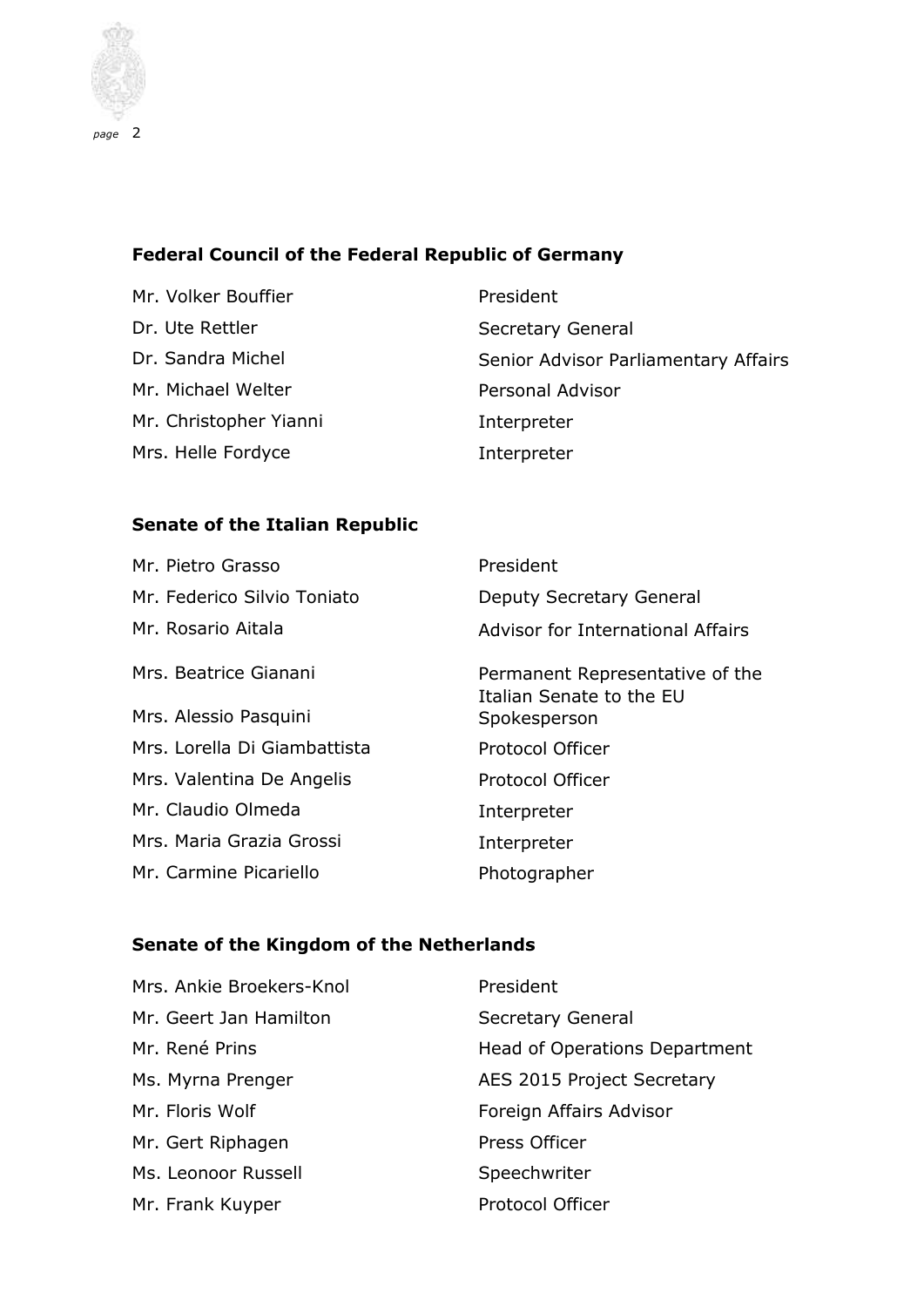

# **Senate of the Republic of Poland**

| Mr. Bogdan Borusewicz       | President                                                                                                                                                                                                          |
|-----------------------------|--------------------------------------------------------------------------------------------------------------------------------------------------------------------------------------------------------------------|
| Mr. Leszek Kieniewicz       | Director of the Office for International<br>and EU Affairs                                                                                                                                                         |
| Mr. Artur Kozłowski         | Director of the Office of the President<br>of the Senate                                                                                                                                                           |
| Mrs. Małgorzata Piotrowska  | Director of the Senator's Office in<br>Gdańsk                                                                                                                                                                      |
| Mrs. Urszula Gęgniewicz     | Office for International and EU Affairs                                                                                                                                                                            |
| Mrs. Magdalena Mieliwodzka  | Interpreter                                                                                                                                                                                                        |
| Mr. Marek Albin             | Interpreter                                                                                                                                                                                                        |
| <b>Senate of Romania</b>    |                                                                                                                                                                                                                    |
| Mr. Călin Popescu-Tăriceanu | President                                                                                                                                                                                                          |
|                             |                                                                                                                                                                                                                    |
| Mr. Ioan Chelaru            | Vice President, Senator, Chairman of<br>the Joint Committee of the Chamber<br>of Deputies and the Senate for Elabo-<br>rating the Legislative Proposal for the<br>Revision<br>of the Constitution<br>οf<br>Romania |
| Mr. Daniel Constantin Barbu | Member of the Committees for For-<br>eign Policy, and Education, Science,                                                                                                                                          |
| Mr. Cristian Valeriu Buzea  | Youth and Sports<br>General Director, General Directorate<br>for External Parliamentary Coopera-<br>tion                                                                                                           |
| Mrs. Hermina Ută            | Director, Office of the President of the<br>Senate of Romania                                                                                                                                                      |
| Mrs. Anca Constantin        | Parliamentary advisor, External Multi-<br>lateral Relations Directorate                                                                                                                                            |

## **National Council of Slovenia**

| Mr. Mitja Bervar  | President      |
|-------------------|----------------|
| Mr. Stojan Binder | Vice President |